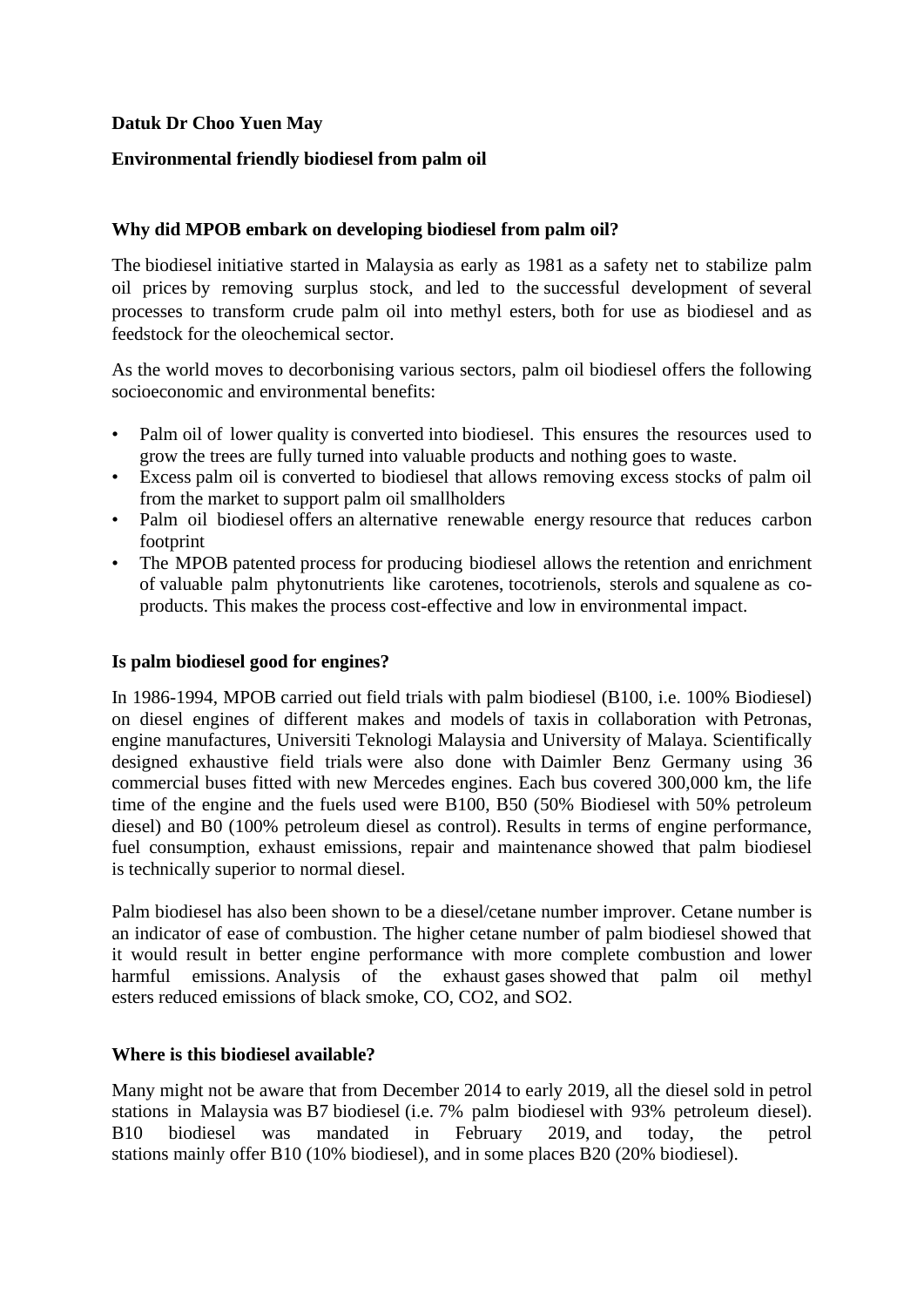B10 for Euro 2M diesel is available in all petrol stations in Malaysia. B7 for Euro 5 diesel (premium) is only available in selected petrol stations. B20 for Euro 2M diesel has been implemented in Langkawi, Labuan and Sarawak.

### **Is Malaysian palm biodiesel exported to other countries?**

Yes. MPOB has built commercial biodiesel plants in Korea, Columbia and Thailand besides Malaysia. Today, there are 10 such commercial plants. It is a home-grown Malaysian technology that has been shared with the world. The MPOB technical team helped set up the quality control laboratories for the plants we built. This clearly shows the acceptance and endorsement of our expertise and technology by others.

Another testament is the export performance. In 2020, Malaysia exported 378,582 tonnes of palm biodiesel to various countries including Europe.

We have also developed a technology to produce low pour-point palm biodiesel  $(-21^{\circ}C)$ compared to  $15^{\circ}$ C for normal palm biodiesel) to meet the seasonal requirements of the palm biodiesel used in temperate countries (Spring and Autumn,  $0^{\circ}$ C; winter, -21 $^{\circ}$ C). Pour point is the temperature at which the biodiesel will remain liquid to allow it to flow. Three commercial plants for production of low pour-point palm biodiesel have been built in Malaysia

#### **Is the plantation itself environmentally sustainable?**

Planted on only 8.5% of the land occupied by oil crops worldwide, oil palm provides 43% of the world's edible oil. As the most productive oil crop in the world with 5-10 times more oil yield than competing oil crops like rapeseed and soybean, it is the most sustainable crop for meeting increasing world demand for oil. Oil palm has a smaller environmental footprint because all other oil crops would require 5 to 10 times more land for producing the same quantity of oil. However, the importance of sustainable practice cannot be over-emphasised.

#### **What would you say about the food-fuel argument?**

The world needs food and it needs alternatives to fossil fuels. Both are not mutually exclusive. We thus need to strike a balance between food security, energy security and environmental sustainability. Palm biofuel offers this balance. We also need to invest in technology to further increase oil palm yield to ensure that there is sufficient oil for both food and fuel so that food security and energy are complementary rather than exclusive. Our approach has always been to optimise use of palm oil and minimise environmental effects through the development of renewable energy. Besides removing surplus palm oil stock, one of our strategies was also to utilise low quality palm oil such as high fatty acid oils, sludge oil, palm fatty acid distillate, used cooking oils, which are actually not able to meet cooking grade standards for biofuel production.

This allows us to fully utilise our palm oil, leading to less industrial waste. It is thus an opportunity to turn our waste into wealth. Several countries especially the European Union are promoting this approach, subsidized with environmental incentives, where applicable, for the production of biofuel.